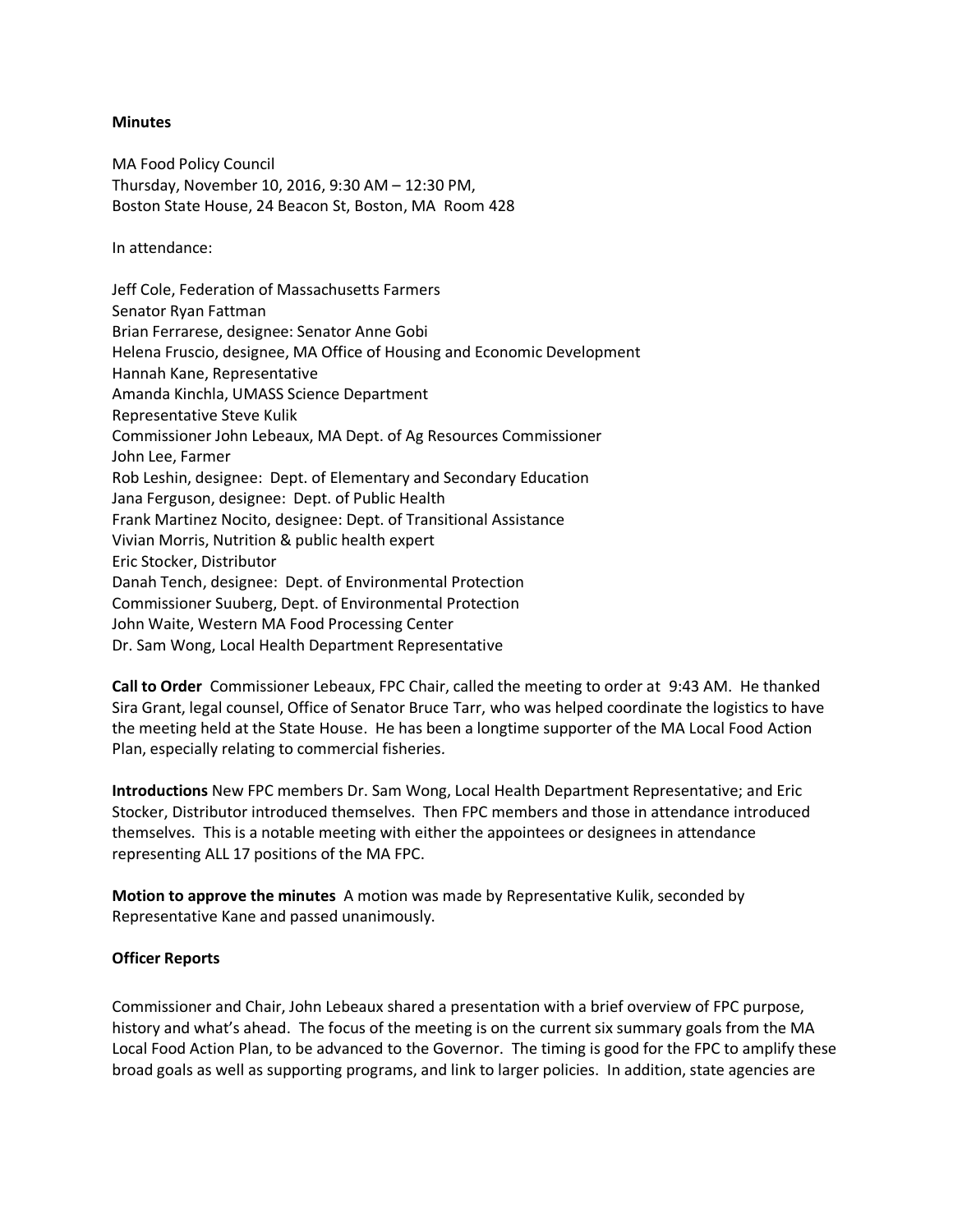dealing with FY18 budget request documents, and have to organize a level of triage to understand program feasibility.

# **Priorities**

1.Support programs that facilitate access to healthy foods for underserved communities. A current focus is to provide support to leverage the Department of Transitional Assistance's USDA/FINI grant award, known as the Healthy Incentives Program, which will increase use of SNAP at farmers markets, farm stands, mobile markets, and for community supported agriculture (CSA) programs, providing fresh, healthy food for low-income families, and increasing sales for Massachusetts farmers. Additional examples include the MA Food Trust and the MA Food Ventures Program.

Discussion: Vivien Morris and Kristina St. Cyr from the MA Public Health Association explained the MA Food Trust Program could be supported with language in this goal. The FPC did not feel that stronger language stating that funding for the Food Trust should be released was appropriate, instead deciding to highlight the MA Food Trust, along with the MA Food Ventures Program. The Food Ventures Program is direct grants to support processing infrastructure. The Food Trust allows funds to be leveraged through loans, grants and technical assistance, administered by CDFIs that cover every part of the state. The \$6M in the bond bill hasn't been released. \$100,000 has been released for administration; however the capitol funds have not been released.

A motion to accept this goal was made by Representative Steve Kulik, seconded by Vivien Morris and passed unanimously.

2. Reduce food waste through state programs for farmers, restaurants, processors, schools and other institutions, and consumers. A current focus is to support the Commercial Food Waste Ban by developing policies and programs to divert food waste from landfills. Support for donation programs, conversion of food waste to animal feed, composting, and the development of anaerobic digestion facilities are also priorities.

Discussion: Include schools and other institutions. Be sure the goal is stated broadly and then one or two specific suggestion and appropriate benchmarks and measurements to be sure we are tracking our progress.

A motion to accept this goal was made by John Lee, seconded by Danah Tench and passed unanimously.

3. Support regulatory policies and practices that allow farms and other food system businesses to thrive. The current focus is to develop circuit rider positions at state regulatory agencies, subject to appropriation, to provide food business guidance in a non-enforcement capacity in an effort to aid in compliance. Additionally, circuit riders will provide support and guidance to local regulatory agencies.

This goal has additional costs. It would be difficult for a state agency to craft these positions without having it in the budget. The legislators, as the budget process begins, will stay on top of this on both the house and senate side to work with agencies and see how legislative language could be included. It's a timely recommendation. Not every local health department has the resources and technical knowledge for the work It makes sense to include support for local regulatory agencies as well.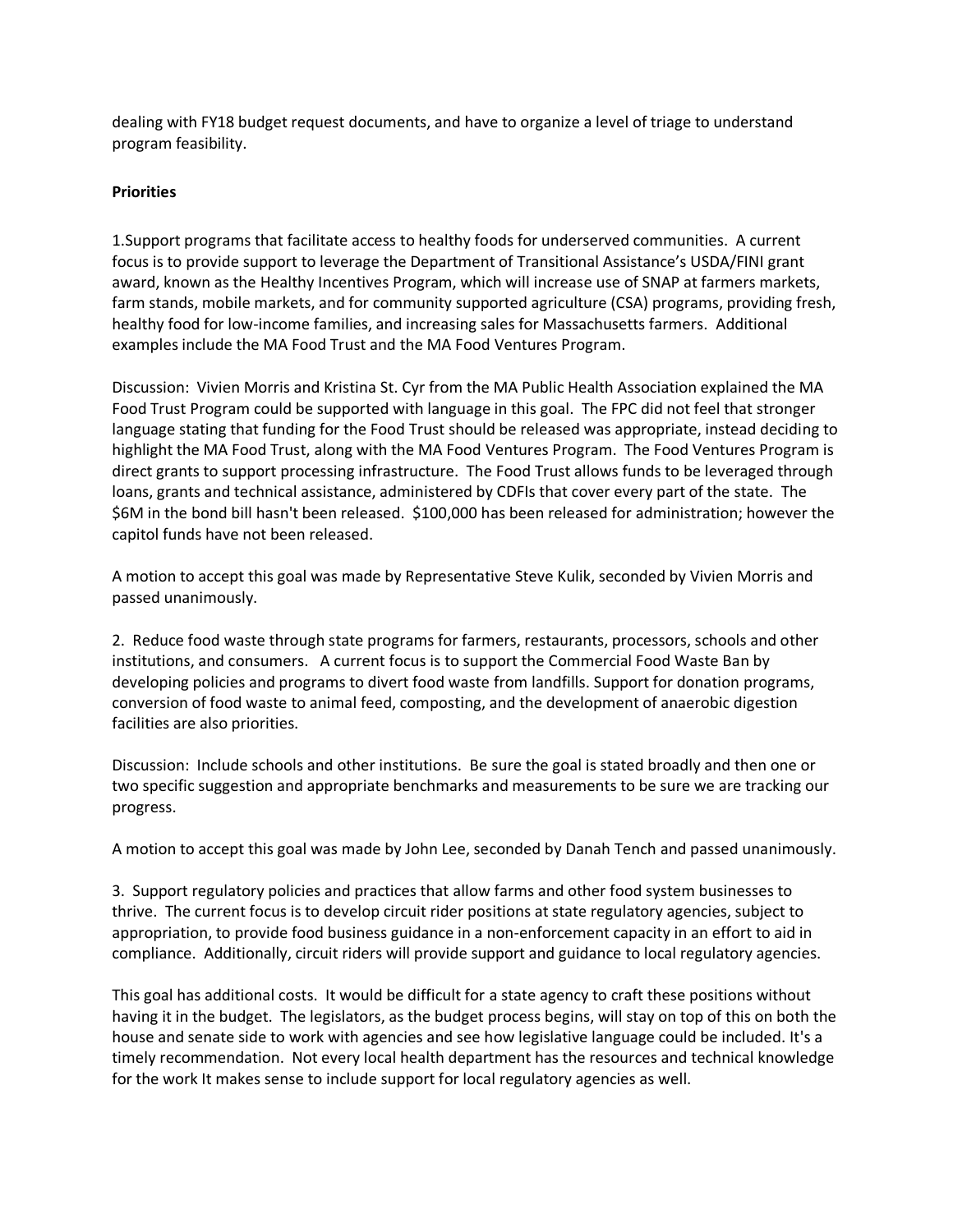A motion to accept this goal was made by Jeff Cole, seconded by Eric Stocker and passed unanimously.

4. Support and grow local food system infrastructure. The current focus is to target opportunities for growers, food processors and distributors to access capital, incentives, and technical assistance though agency partners and programs, private organizations, and universities.

A motion to accept this goal was made by John Lee, seconded by Amanda Kinchla and passed unanimously.

5. Support increased purchases of Massachusetts grown and produced foods. The current focus is to support increased purchases of local foods by state institutions, public and private educational programs, and meals programs. Increased funding for state agency and institutional food procurement and standardized contract language for state and municipal purchasers, are also priorities.

Discussion: Broaden the goal to include a wide range of institutions and support standardized contract language.

A motion to accept this goal was made by Representative Kulik and seconded by John Waite and passed unanimously.

6. Support educational opportunities for farmers and other food system workers. The current focus is to support Massachusetts higher education, UMass Extension, and vocational technical schools by developing and offering appropriate curricula to meet food system needs.

A motion to accept this goal was made by Amanda Kinchla, seconded by Vivien Morris, and unanimously passed.

And finally, though this is not a goal, the letter will promote legislative language to add a seat to the MA FPC for the Division of Marine Fisheries.

The goals and letter will be shared with the FPC prior to it being sent out to the Governor's office, with a deadline for response. Then individual members can be available to help the administration or legislator drill down into the weeds about these goals. Since the goals are broadly stated, FPC members can suggest specific suggestions and appropriate benchmarks and measurements to be sure progress is being tracked.

Commissioner Lebeaux asked the FPC if the letter to the Governor could be used for the annual report, due December 31. A motion to accept the letter to the Governor for the FPC's annual report was made by Representative Steve Kulik, seconded by Samuel Wong and passed unanimously.

**Programming for the MA FPC moving forward** to be discussed at the January 2017 meeting, as well as the response to the FPC's letter.

**Legislative discussion** led by Representative Steve Kulik along with legislative members in attendance including potential food/ag legislation for the upcoming session. Serafina Tezanne from Representative Paul Schmid's office also participated.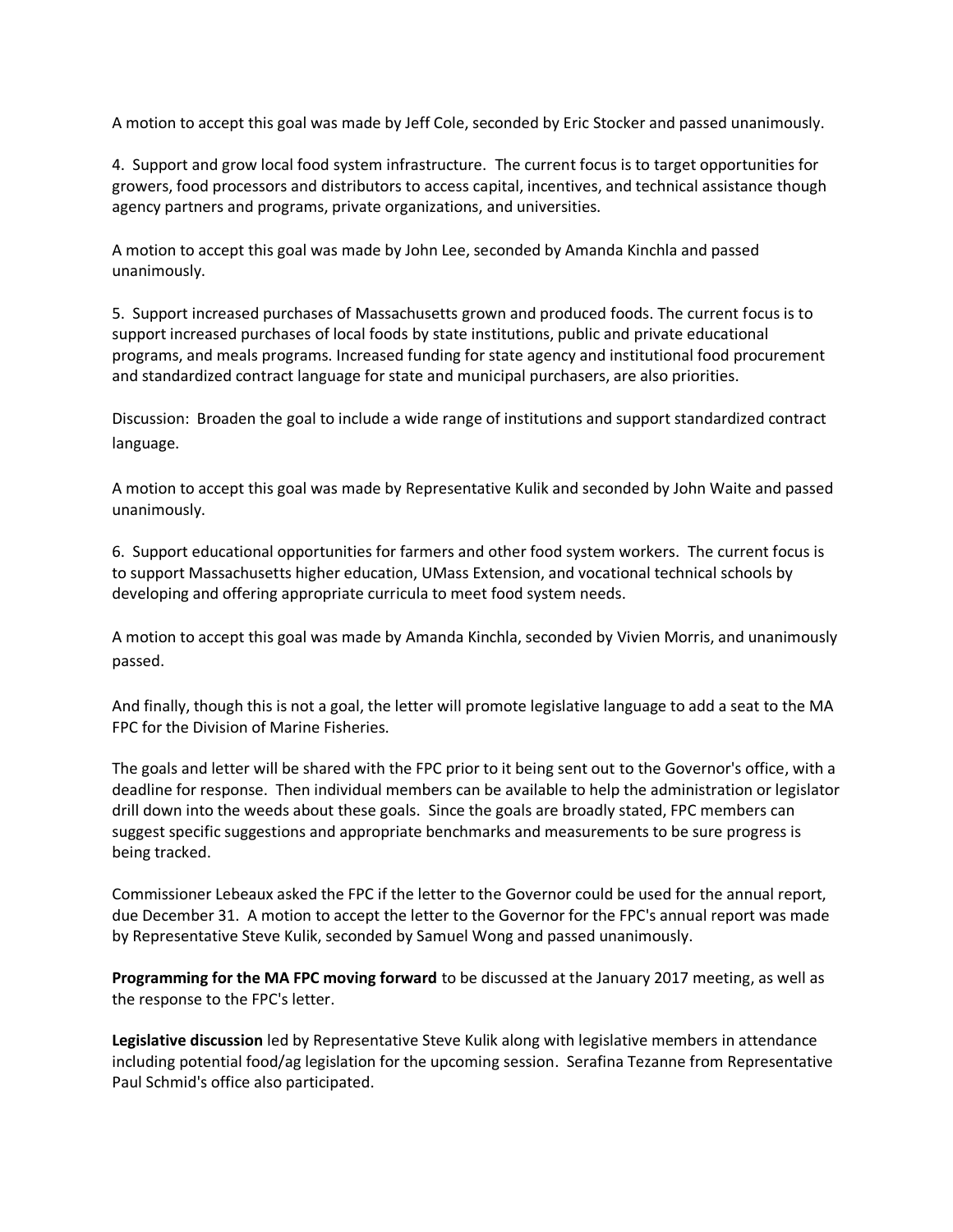There is a focus on Healthy Vending (H 2005) and increasing processing facilities for meat and poultry. With the passage of Question 3, there is more interest in animal welfare issues. Relevant legislation (H713) would set up a board to oversee the establishment of standards for the welfare of livestock. Senator Gobi's office is focusing on drought topics. Senator Gobi received the Kale Blazer Award at the recent MA Farm to School meeting. Representative Schmid's office is focusing on the Ag Omnibus Bill, with a focus on including items with the strongest support. Other topics facing more controversy may be offered separately.

Considerations to add more legislative members were discussed. The consensus was that the current positions represent industry, government and the legislator well. Adding more legislators would tip the balance. In addition, as the size of the FPC increases, achieving a quorum can become more difficult.

Commissioner Lebeaux suggested consideration of MA Food Policy Legislation which would include a package of items relating to the MA Local Food Action Plan. In addition, he is in favor of MDAR changing back to the MA Department of Food and Agriculture, which more clearly represents the agency's work and constituents.

**MA Food System Collaborative** Winton Pitcoff discussed the on-going survey of agency members and promised to be in touch as initial responses will inform the process moving forward.

## **Program**

**The MA Food Access Index**: Introduction: Heidi Stucker, Food System Planner**,** Metropolitan Area Planning Council. Speakers: Jamie Fanous, Caitlin Matthews and Lexie Raczka, M.S. Candidates in Agriculture, Food, & Environment and M.A. Candidates in Urban & Environmental Policy & Planning, Tufts University

New tool to find where communities are underserved and who. MAPC is working with DPH and MA in Motion on this research. For anyone interested in assessing food access in other Massachusetts communities, contact hstucker@mapc.org

#### Report:

[http://www.mapc.org/sites/default/files/Food%20Access%20Index%20Score%202016\\_DRAFT.pdf](https://urldefense.proofpoint.com/v2/url?u=http-3A__www.mapc.org_sites_default_files_Food-2520Access-2520Index-2520Score-25202016-5FDRAFT.pdf&d=DQMFAg&c=lDF7oMaPKXpkYvev9V-fVahWL0QWnGCCAfCDz1Bns_w&r=YrpVnhwhSgMBP3cJC2A1bNNUqc_H54UHV1hG5zLaX_c&m=czbf0g8q2yWLV1-q9W2PCgbQ_iqMKx7_O0cNS2SRQxM&s=t7O-z-4AnO-fum43Gt8bBP-4cSzJM4ojhguPdqu_Aok&e=)

#### Presentation:

[http://www.mapc.org/sites/default/files/MAFPC\\_November10\\_Presentation.pdf](https://urldefense.proofpoint.com/v2/url?u=http-3A__www.mapc.org_sites_default_files_MAFPC-5FNovember10-5FPresentation.pdf&d=DQMFAg&c=lDF7oMaPKXpkYvev9V-fVahWL0QWnGCCAfCDz1Bns_w&r=YrpVnhwhSgMBP3cJC2A1bNNUqc_H54UHV1hG5zLaX_c&m=czbf0g8q2yWLV1-q9W2PCgbQ_iqMKx7_O0cNS2SRQxM&s=DrcTdC9V0gLKqqgZZAqUEatsl6UU9AelagYYd9sbI4s&e=)

#### **New Business**

#### **Announcements**

Lauren Abda, Founder + CEO at Branchfood, [http://www.branchfood.com/](https://urldefense.proofpoint.com/v2/url?u=http-3A__www.branchfood.com_&d=DQMFaQ&c=lDF7oMaPKXpkYvev9V-fVahWL0QWnGCCAfCDz1Bns_w&r=YrpVnhwhSgMBP3cJC2A1bNNUqc_H54UHV1hG5zLaX_c&m=vcVRt1HmfrH9SWVI2jdJeoq6b7WBA_8lj5arjixS6S4&s=F3OkREvWbShB84PF4tRdyHhh6g0PTIlP9m-zjr4QCkA&e=) Innovations in Food Tech for Health panel will be held on Wed, November 16, 2016, 6:15 – 8:30 PM. In addition, on December 1, 2016, join Community Tables, 12 - 1 PM where the focus will be on food and entrepreneurship.